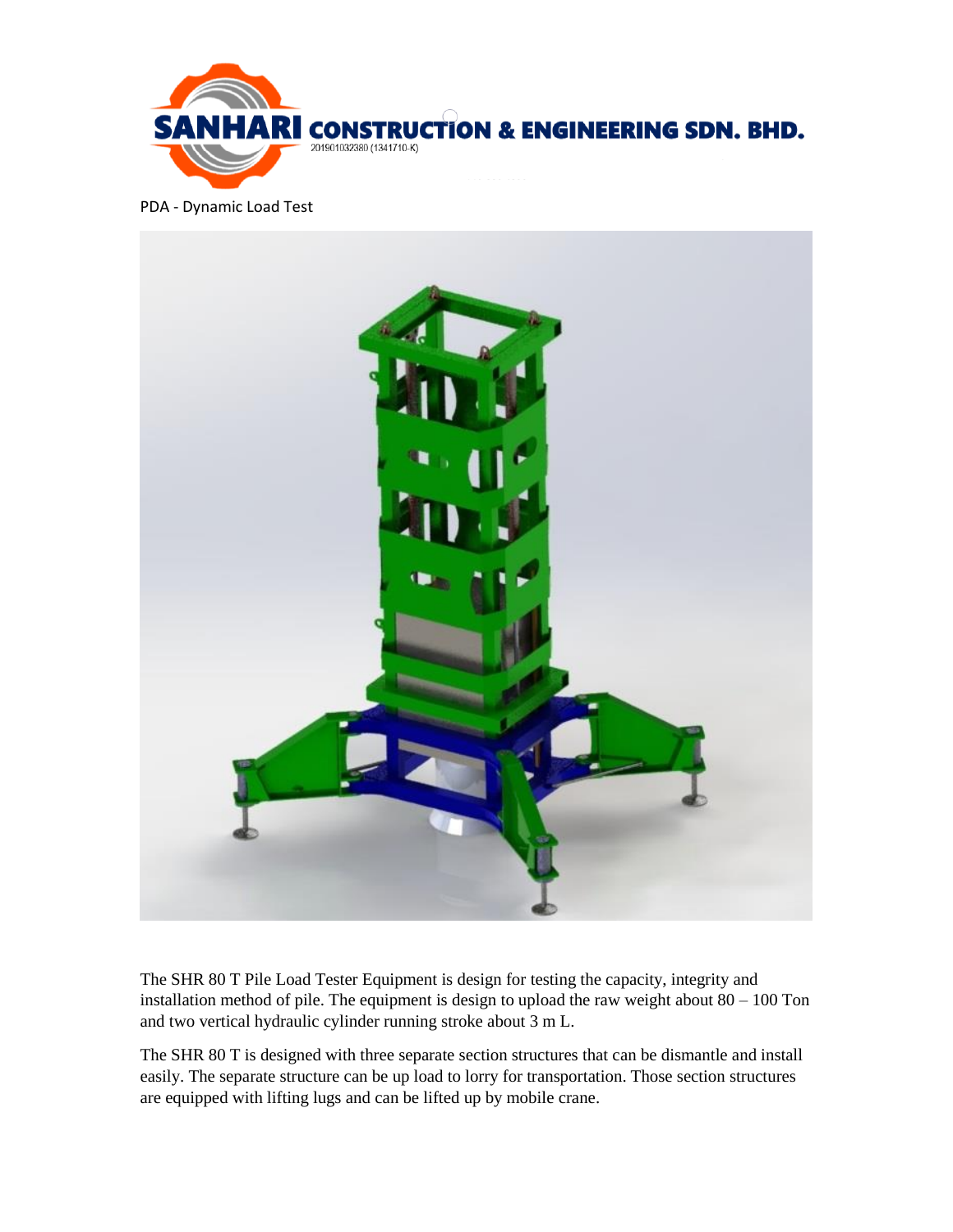

The dimension of the Dynamic Load Tester.



We designed the PDA (Dynamic Load Testing) complete with Hydraulic Power Pack system. An efficient power pack will supply hydraulic force to lift up the load to designated height and release the load immediately. Raw weight will drop freely and hit impact to the hammer cap. The result of the force impact will be recorded.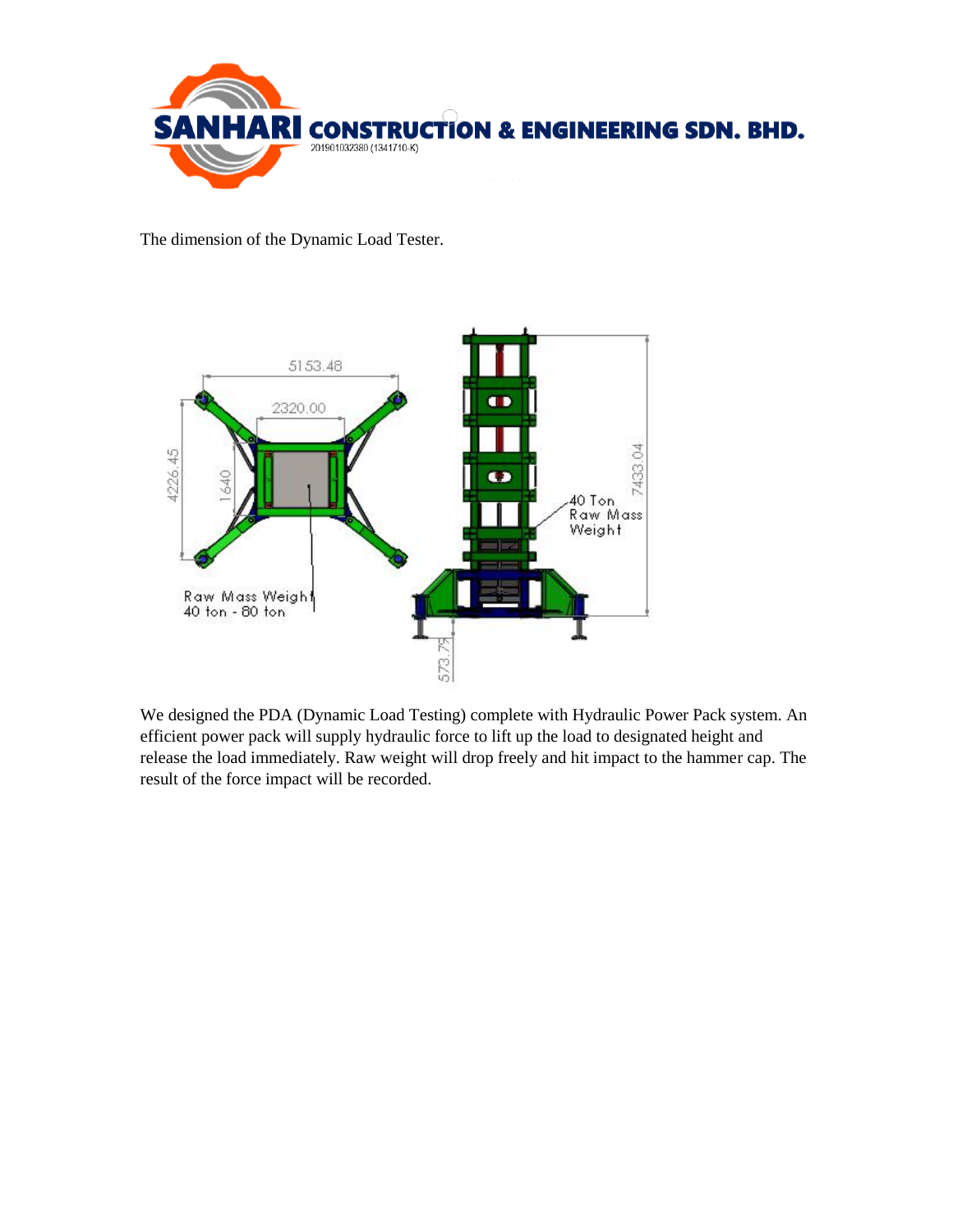

Note: Picture taken from internet.

| N <sub>o</sub> | Model                                              | Unit       | SHR <sub>80</sub> T                  |
|----------------|----------------------------------------------------|------------|--------------------------------------|
|                | Pressure                                           | Bar        | 280                                  |
| 2              | Max Flow rate                                      | Liter/ min | 150                                  |
| 3              | No of Hydraulic Cylinder Lift up raw<br>weight     | unit       | 2                                    |
| $\overline{4}$ | Hydraulic Cylinder Stroke                          | mm         | 3000                                 |
| 5              | No of Stand Cylinders                              | unit       | 4                                    |
| 6              | Stand Hydraulic Cylinder Stroke                    | mm         | 574                                  |
| 10             | Machine Over size                                  | mm         | 4226 mm W x 5154 mm L x<br>7433 mm H |
| 11             | Total Weight of Machine (for 40 ton raw<br>weight) | Ton        | 54                                   |